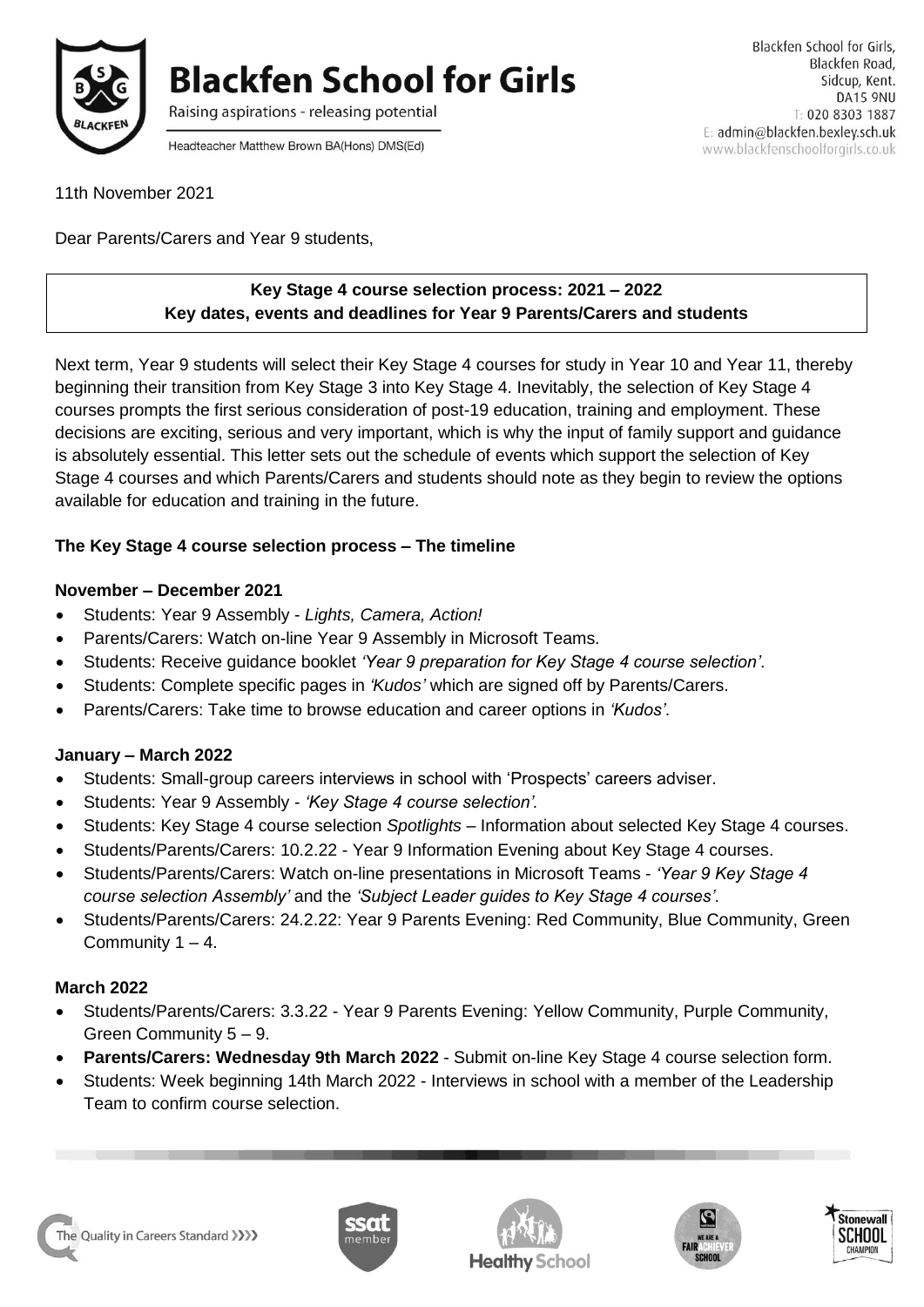# **The Key Stage 4 course selection process – The details**

# **November – December 2021**

# **Year 9 Assembly:** *Lights, Camera, Action!*

The Assembly in November starts the Key Stage 4 course selection schedule and introduces students to the selection process. The personal qualities which make the selection process successful are identified in famous icons and presented to students:

1) Hard work: Year 9 students need to achieve their 'best' across *all* subjects this year, in order to be successful in their selected Key Stage 4 courses in Year 10.

2) A personal choice: The courses selected must suit the individual student and be tailored to their needs and interests - not the needs and interests of friends.

3) Application of growth mindset: Taking important decisions naturally gives rise to some apprehension but there is a tried and tested process in place in school, in addition to the all-important family input at home to support students in their selection of courses.

# **Guidance booklet:** *'Year 9 preparation for Key Stage 4 course selection'*

Likewise, in November, Year 9 students are issued the guidance booklet called *'Year 9 preparation for Key Stage 4 course selection',* for use at home with their families. The booklet is designed to guide students, with family input, to reflect on their personal character traits and qualities and their academic strengths and learning journey. Parents/Carers and students need to complete pages 2 - 10 and page 21 of the booklet together and then **sign on page 1** of the booklet to confirm that these pages have been read and discussed. Year 9 students are also provided with login access details to the *Kudos* website, to enable them to work with their families to assess their interests and skills, as well as explore different education and career options.

# **January - March 2022**

# **Year 9 small-group interviews**

The independent Careers adviser from 'Prospects' who works in Blackfen School, organises informal interviews for students to learn about the range of potential careers that might match their preferred selection of Key Stage 4 courses. It is *not* the case that Year 9 students should be selecting a career at this stage of their academic journey and personal development. Making hard and fast choices about preferred careers before qualification courses have even been started can hinder the selection process and limit the breadth of education and academic experience that we seek to provide in Key Stage 4. However, it is important that Year 9 students are introduced to the world of work, employment and future training. The work of Mrs Kellie Smith, the school's Work Experience Coordinator, has been recognised for its sustained excellence by the school gaining 'The Quality in Careers Standard'.

# **February 2022**

# **Year 9 Assembly:** *'Key Stage 4 course selection'*

The Year 9 Assembly at the beginning of February takes forward the Key Stage 4 selection process by explaining the 'pathways' from Key Stage 4 into Key Stage 5 and beyond, which is why the selection of Key Stage 4 courses needs to be carefully considered. The Assembly also outlines the qualifications offered by the school and the conditions that must be met for some to be selected. Parents can view the Assembly presentations in Microsoft Teams.